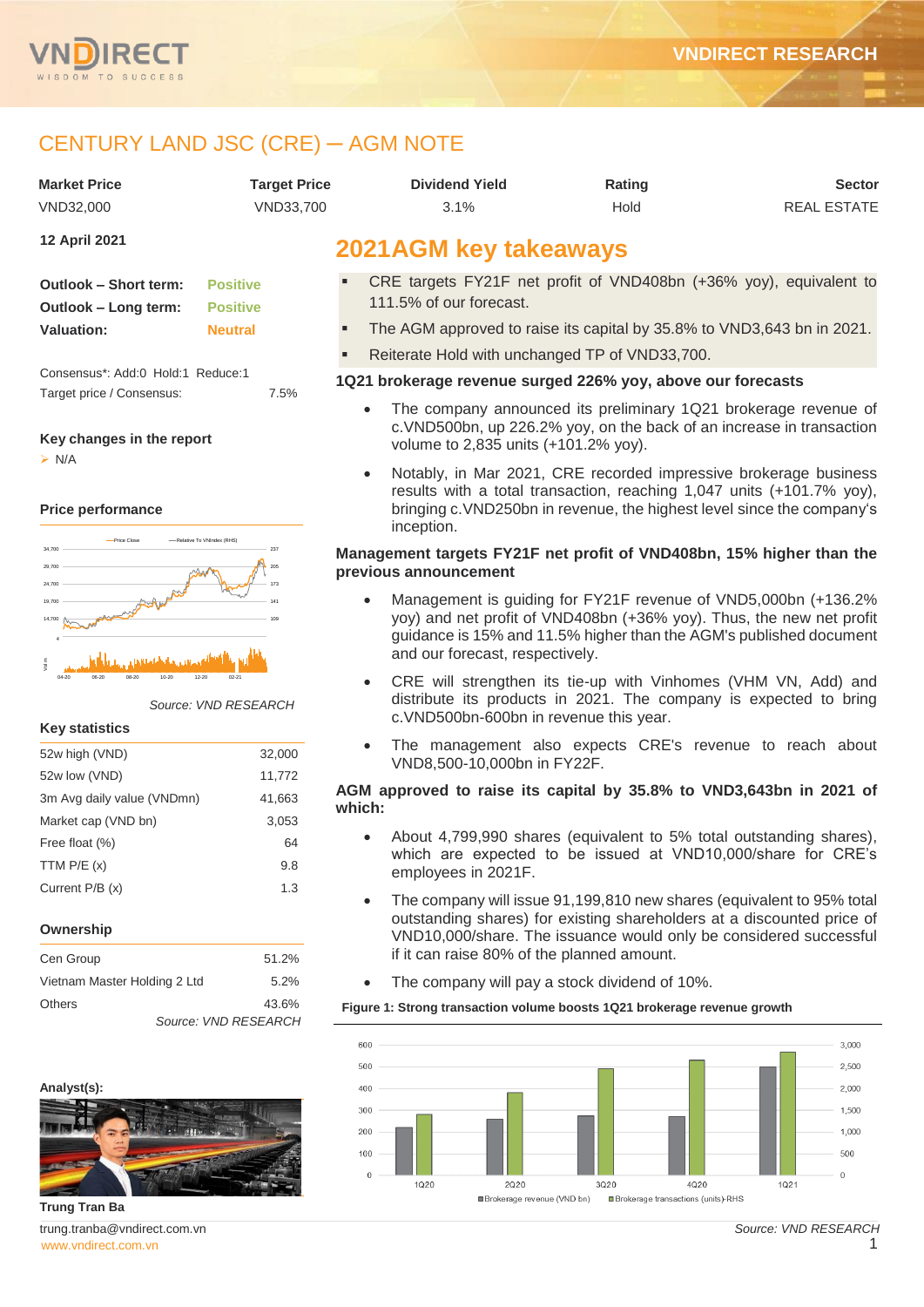#### **IRECT** N WISDOM TO SUCCESS

### **Figure 2: Peer comparison (Data as at 12 Apr 2021)**

| Company                               | <b>Ticker</b>  | Price  | TP     | Mkt cap | P/E(x) |      | P/BV(x) |     | <b>ROE (%)</b> |      | <b>ROA (%)</b>                                 |      | D/E (%) |
|---------------------------------------|----------------|--------|--------|---------|--------|------|---------|-----|----------------|------|------------------------------------------------|------|---------|
|                                       |                | LC\$   | LC\$   | US\$mn  | TTM    | 21F  | Current | 21F | TTM            | 21F  | Current                                        | 21F  | Current |
| <b>Century Land JSC</b>               | <b>CRE VN</b>  | 32,000 | 33,700 | 133.2   | 9.8    | 10.2 | 1.3     | 1.2 | 15.3           | 15.6 | 9.0                                            | 7.3  | 40.2    |
| Local peer average                    |                |        |        | 85.5    | 12.0   | 10.0 | 2.1     | 1.9 | 15.3           | 22.3 | 8.1                                            | 11.0 | 16.6    |
| Local peer median                     |                |        |        | 85.5    | 12.0   | 10.0 | 2.1     | 1.9 | 13.5           | 22.3 | 8.1                                            | 11.0 | 16.1    |
| Regional peer average                 |                |        |        | 694.5   | 16.5   | 11.1 | 2.1     | 2.4 | 16.5           | 21.3 | 7.1                                            | 10.0 | 53.6    |
| Regional peer median                  |                |        |        | 524.4   | 13.3   | 11.0 | 1.5     | 2.4 | 12.4           | 21.3 | 5.1                                            | 10.0 | 51.4    |
| Vietnam                               |                |        |        |         |        |      |         |     |                |      |                                                |      |         |
| Dat Xanh Services JSC                 | DXS VN         | 32,000 | 40,200 | na      | na     | 10.0 | 2.6     | 1.9 | 23.4           | 28.9 | 8.7                                            | 11.2 | 13.3    |
| Danh Khoi Group JSC                   | NRC VN         | 24,600 | na     | 85.5    | 12.0   | na   | 1.6     | na  | 13.5           | na   | 7.4                                            | na   | 16.1    |
| Khai Hoan Land JSC                    | <b>KHG VN</b>  | na     | na     | na      | na     | na   | na      | na  | 9.0            | 15.6 | 8.1                                            | 10.8 | 20.5    |
| Regional                              |                |        |        |         |        |      |         |     |                |      |                                                |      |         |
| E-House China Enterprise Holdings Ltd | 2048 HK        | 7.1    | na     | ,603.4  | 29.3   | 11.9 | 1.0     | na  | 3.4            | na   | 1.4                                            | na   | 67.0    |
| Sinyi Realty Inc                      | 9940 TT        | 30.4   | na     | 785.5   | 14.4   | 10.0 | 1.9     | na  | 13.9           | na   | 4.9                                            | na   | 108.1   |
| Propnex Ltd                           | <b>PROP SP</b> | 1.0    | na     | 263.3   | 12.1   | 12.4 | 4.2     | 3.7 | 37.8           | 31.9 | 16.8                                           | 14.7 | 3.6     |
| <b>APAC Realty Ltd</b>                | <b>APAC SP</b> | 0.5    | na     | 125.7   | 10.3   | 10.1 | 1.1     | 1.0 | 10.9           | 10.7 | 5.3                                            | 5.4  | 35.8    |
|                                       |                |        |        |         |        |      |         |     |                |      | Source: VNDIRECT RESEARCH ESTIMATES, BLOOMBERG |      |         |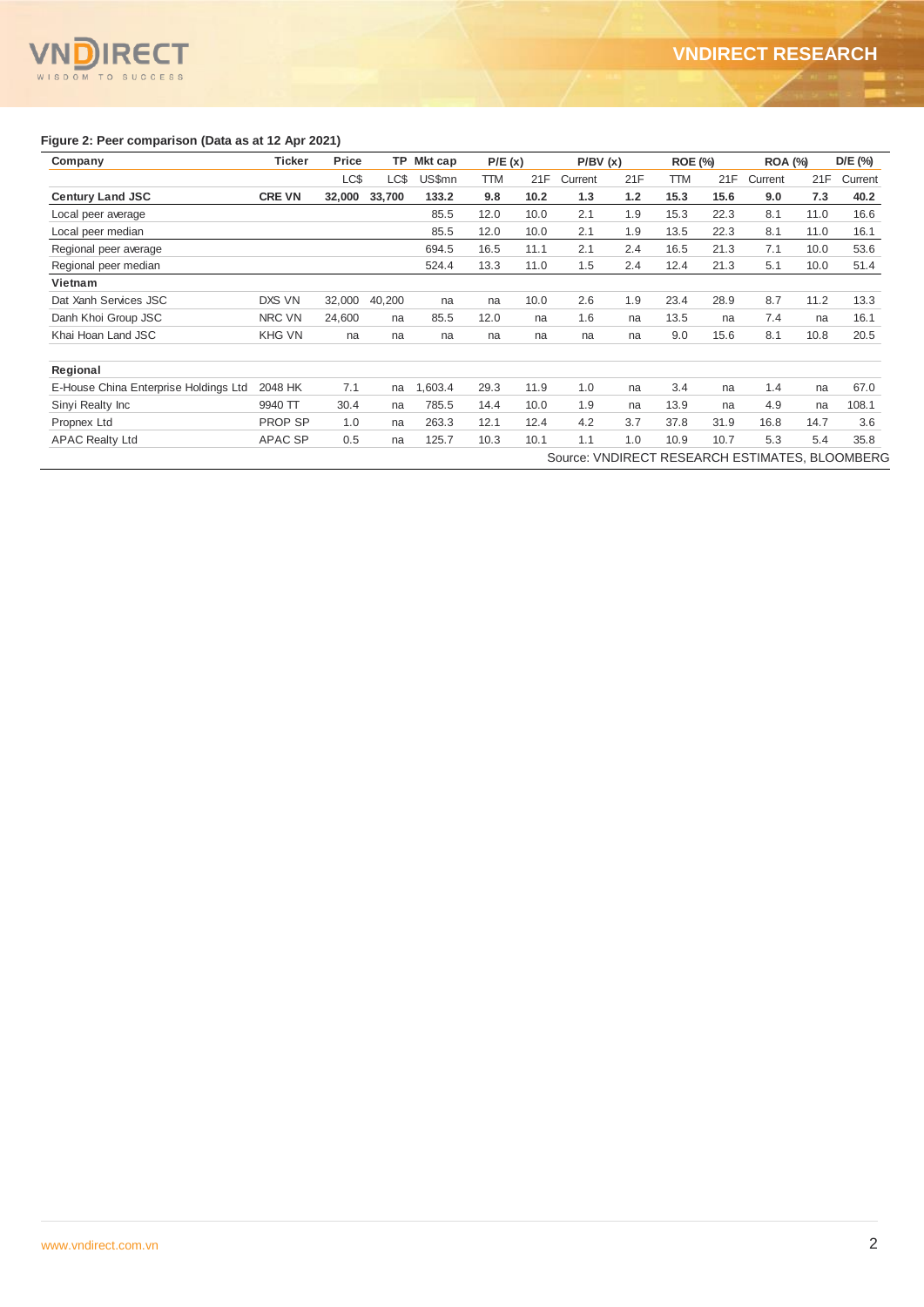# OM TO SUCCESS

## **VNDIRECT RESEARCH**

#### **Valuation**



#### **Income statement**

| (VNDbn)                       | 12-20A   | 12-21E   | 12-22E   |
|-------------------------------|----------|----------|----------|
| Net revenue                   | 2,114    | 3,824    | 4,685    |
| Cost of sales                 | (1, 483) | (2,868)  | (3, 552) |
| Gen & admin expenses          | (213)    | (348)    | (399)    |
| Selling expenses              | (52)     | (72)     | (80)     |
| <b>Operating profit</b>       | 366      | 536      | 655      |
| <b>Operating EBITDA</b>       | 333      | 483      | 601      |
| Depreciation and amortisation | 33       | 53       | 54       |
| <b>Operating EBIT</b>         | 366      | 536      | 655      |
| Interest income               | 24       | 0        | 0        |
| Financial expense             | (17)     | (76)     | (68)     |
| Net other income              | 3        | 5        | 6        |
| Income from associates & JVs  | $\Omega$ | $\Omega$ | 0        |
| Pre-tax profit                | 376      | 465      | 594      |
| Tax expense                   | (74)     | (93)     | (119)    |
| Minority interest             | (6)      | (6)      | (6)      |
| Net profit                    | 295      | 366      | 469      |
| Adj. net profit to ordinary   | 295      | 366      | 469      |
| Ordinary dividends            | (80)     | (80)     | (96)     |
| <b>Retained earnings</b>      | 215      | 286      | 373      |
|                               |          |          |          |

#### **Balance sheet**

| (VNDbn)                               | 12-20A   | 12-21E   | 12-22E   |
|---------------------------------------|----------|----------|----------|
| Cash and equivalents                  | 256      | 370      | 510      |
| Short term investments                | 155      | 155      | 155      |
| Accounts receivables                  | 1,670    | 2,514    | 3,233    |
| Inventories                           | 60       | 471      | 681      |
| Other current assets                  | 18       | 32       | 39       |
| <b>Total current assets</b>           | 2,158    | 3,543    | 4,618    |
| Fixed assets                          | 233      | 319      | 335      |
| <b>Total investments</b>              | $\Omega$ | $\Omega$ | $\Omega$ |
| Other long-term assets                | 1,502    | 2,294    | 2,811    |
| <b>Total assets</b>                   | 3,892    | 6,157    | 7,764    |
| Short-term debt                       | 371      | 1,443    | 2,066    |
| Accounts payable                      | 215      | 307      | 380      |
| Other current liabilities             | 810      | 1,233    | 1,653    |
| <b>Total current liabilities</b>      | 1,396    | 2,983    | 4,099    |
| Total long-term debt                  | 450      | 450      | 450      |
| Other liabilities                     | 2        | 5        | 5        |
| Share capital                         | 800      | 960      | 960      |
| Retained earnings reserve             | 941      | 1,226    | 1,599    |
| <b>Shareholders' equity</b>           | 2,015    | 2,683    | 3,167    |
| Minority interest                     | 30       | 36       | 42       |
| <b>Total liabilities &amp; equity</b> | 3.892    | 6.157    | 7.764    |



#### **Cash flow statement**

| (VNDbn)                                     | 12-20A   | 12-21E | 12-22E   |
|---------------------------------------------|----------|--------|----------|
| Pretax profit                               | 376      | 465    | 594      |
| Depreciation & amortisation                 | 33       | 53     | 54       |
| Tax paid                                    | (96)     | (93)   | (119)    |
| Other adjustments                           | (40)     | (449)  | (261)    |
| Change in working capital                   | (460)    | (870)  | (582)    |
| Cash flow from operations                   | (188)    | (893)  | (313)    |
| Capex                                       | (40)     | (150)  | (80)     |
| Proceeds from assets sales                  | $\Omega$ | 5      | 6        |
| <b>Others</b>                               | (68)     | 0      | 0        |
| Other non-current assets changes            | (273)    | 0      | $\Omega$ |
| Cash flow from investing activities         | (382)    | (145)  | (74)     |
| New share issuance                          | $\Omega$ | 160    | 0        |
| Shares buyback                              | $\Omega$ | O      | 0        |
| Net borrowings                              | 738      | 1,072  | 623      |
| Other financing cash flow                   |          |        |          |
| Dividends paid                              | (80)     | (80)   | (96)     |
| Cash flow from financing activities         | 658      | 1,152  | 527      |
| Cash and equivalents at beginning of period | 168      | 256    | 370      |
| Total cash generated                        | 88       | 114    | 140      |
| Cash and equivalents at the end of period   | 256      | 370    | 510      |

#### **Key ratios**

|                         | 12-20A     | 12-21E | 12-22E |
|-------------------------|------------|--------|--------|
| <b>Dupont</b>           |            |        |        |
| Net profit margin       | 14.0%      | 9.6%   | 10.0%  |
| Asset turnover          | 0.64       | 0.76   | 0.67   |
| ROAA                    | 9.0%       | 7.3%   | 6.7%   |
| Avg assets/avg equity   | 1.71       | 2.14   | 2.38   |
| <b>ROAE</b>             | 15.3%      | 15.6%  | 16.0%  |
| Efficiency              |            |        |        |
| Days account receivable | 289.2      | 240.0  | 251.9  |
| Days inventory          | 14.7       | 60.0   | 70.0   |
| Days creditor           | 53.0       | 39.1   | 39.1   |
| Fixed asset turnover    | 9.13       | 13.85  | 14.32  |
| <b>ROIC</b>             | 10.3%      | 7.9%   | 8.2%   |
| Liquidity               |            |        |        |
| Current ratio           | 1.5        | 1.2    | 1.1    |
| Quick ratio             | 1.5        | 1.0    | 1.0    |
| Cash ratio              | 0.3        | 0.2    | 0.2    |
| Cash cycle              | 250.9      | 260.9  | 282.8  |
| Growth rate (yoy)       |            |        |        |
| Revenue growth          | $(8.6\%)$  | 80.9%  | 22.5%  |
| Operating profit growth | (28.3%)    | 46.6%  | 22.2%  |
| Net profit growth       | $(24.0\%)$ | 23.9%  | 28.1%  |
| EPS growth              | $(24.0\%)$ | 23.9%  | 28.1%  |

 *Source: VND RESEARCH*